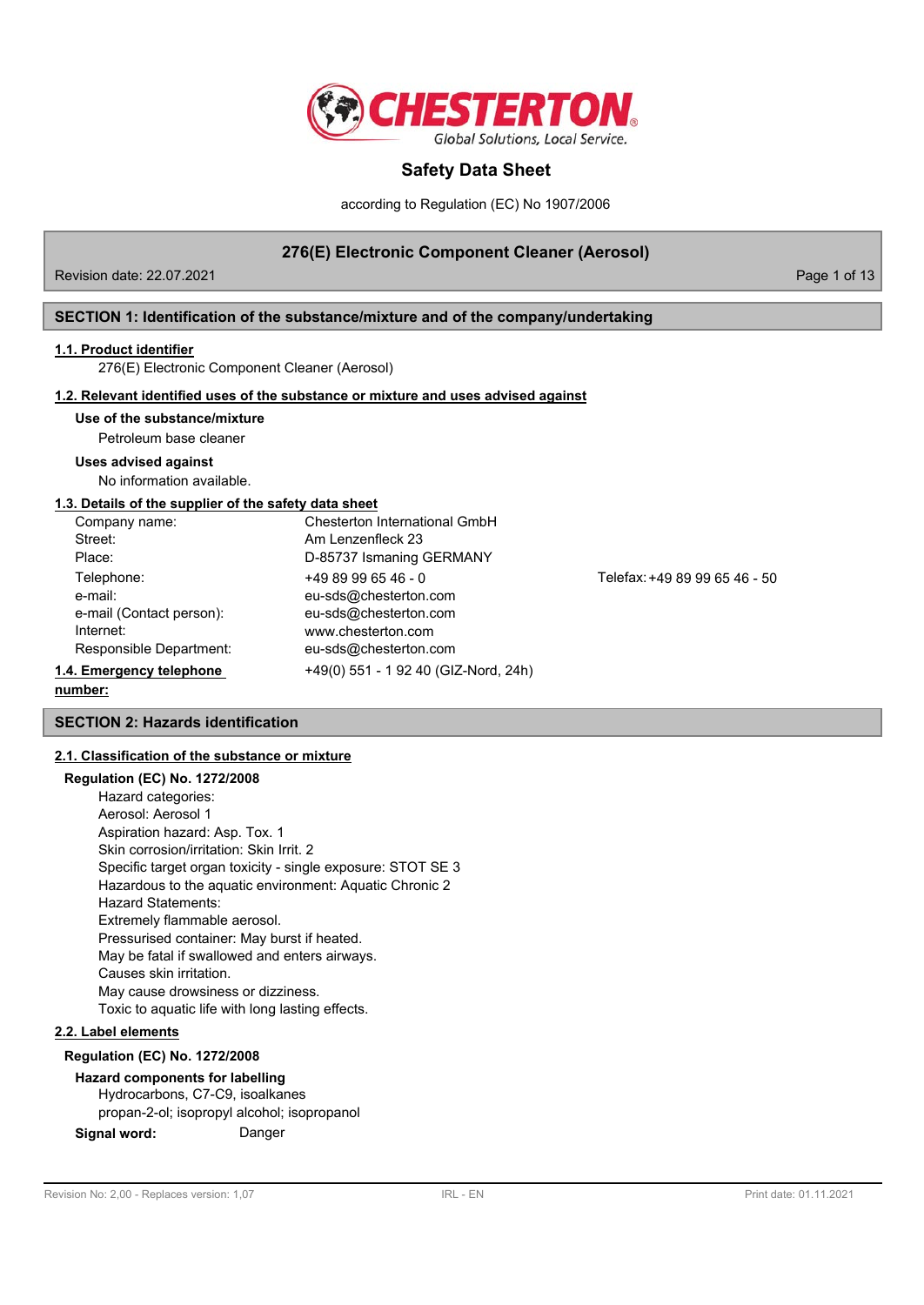

according to Regulation (EC) No 1907/2006

## **276(E) Electronic Component Cleaner (Aerosol)**

Revision date: 22.07.2021 **Page 2 of 13** 

**Pictograms:**



#### **Hazard statements**

| H <sub>222</sub>                | Extremely flammable aerosol.                                                          |
|---------------------------------|---------------------------------------------------------------------------------------|
| H <sub>229</sub>                | Pressurised container: May burst if heated.                                           |
| H315                            | Causes skin irritation.                                                               |
| H336                            | May cause drowsiness or dizziness.                                                    |
| H411                            | Toxic to aquatic life with long lasting effects.                                      |
| <b>Precautionary statements</b> |                                                                                       |
| P210                            | Keep away from heat, hot surfaces, sparks, open flames and other ignition sources. No |

smoking. P211 Do not spray on an open flame or other ignition source.

- P251 Do not pierce or burn, even after use.
- P273 Avoid release to the environment.
- P391 Collect spillage.
- P410+P412 Protect from sunlight. Do not expose to temperatures exceeding 50 °C/122 °F.

### **2.3. Other hazards**

No information available.

## **SECTION 3: Composition/information on ingredients**

## **3.2. Mixtures**

#### **Hazardous components**

| CAS No   | Chemical name                                                                                       |              |                  | Quantity |  |  |
|----------|-----------------------------------------------------------------------------------------------------|--------------|------------------|----------|--|--|
|          | EC No                                                                                               | Index No     | <b>REACH No</b>  |          |  |  |
|          | <b>GHS Classification</b>                                                                           |              |                  |          |  |  |
|          | Hydrocarbons, C7-C9, isoalkanes                                                                     |              |                  |          |  |  |
|          | 921-728-3                                                                                           |              | 01-2119471305-42 |          |  |  |
|          | Flam. Liq. 2, Skin Irrit. 2, STOT SE 3, Asp. Tox. 1, Aquatic Chronic 2; H225 H315 H336 H304<br>H411 |              |                  |          |  |  |
| 67-63-0  | propan-2-ol; isopropyl alcohol; isopropanol                                                         |              |                  | $5-9%$   |  |  |
|          | 200-661-7                                                                                           | 603-117-00-0 | 01-2119457558-25 |          |  |  |
|          | Flam. Liq. 2, Eye Irrit. 2, STOT SE 3; H225 H319 H336                                               |              |                  |          |  |  |
| 124-38-9 | Carbon dioxide                                                                                      |              |                  |          |  |  |
|          | 204-696-9                                                                                           |              |                  |          |  |  |
|          | Compressed gas; H280                                                                                |              |                  |          |  |  |

Full text of H and EUH statements: see section 16.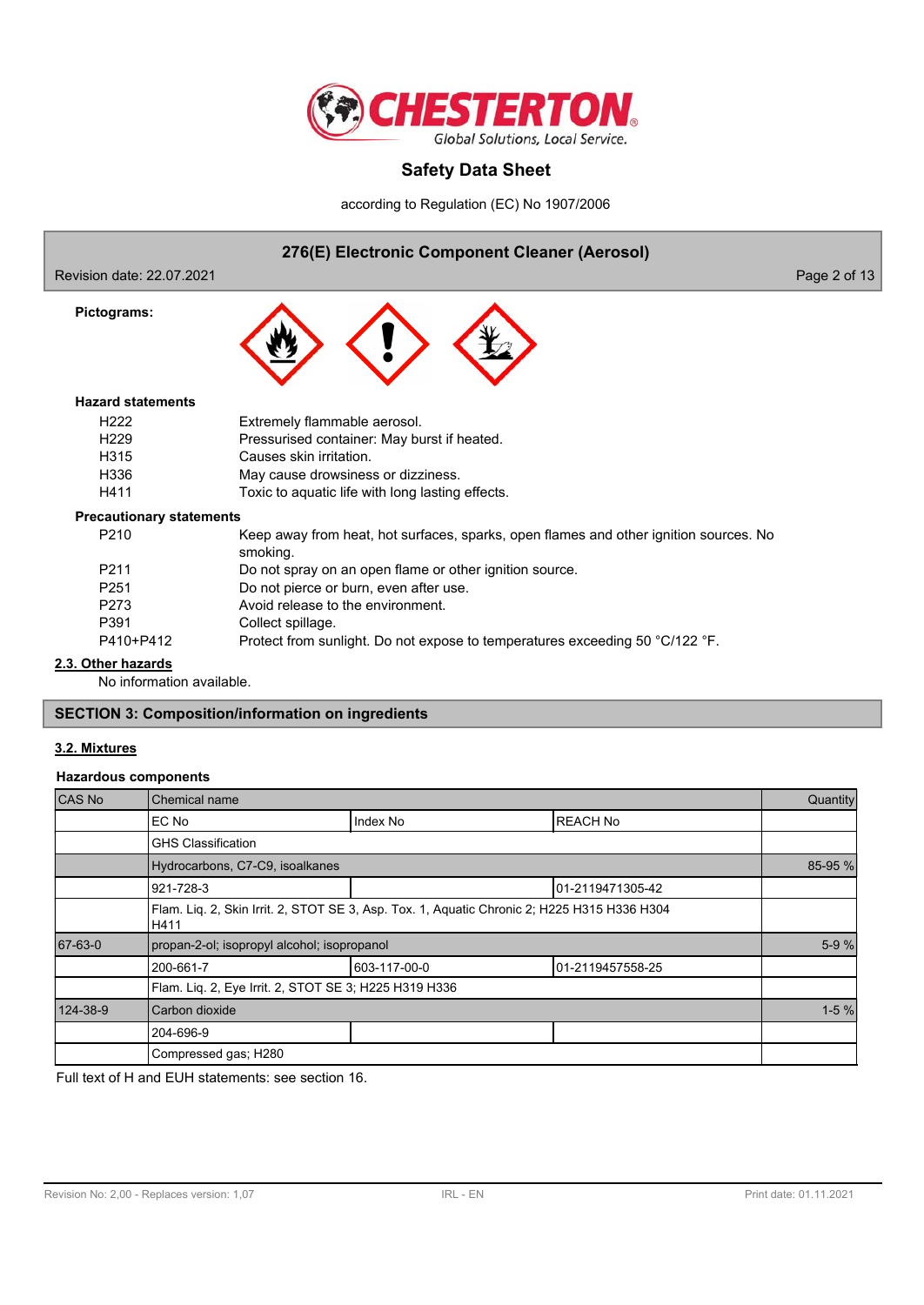

according to Regulation (EC) No 1907/2006

## **276(E) Electronic Component Cleaner (Aerosol)**

Page 3 of 13

#### **Specific Conc. Limits, M-factors and ATE**

| <b>CAS No</b> | IEC No            | <b>IChemical name</b>                                                                       | Quantity |
|---------------|-------------------|---------------------------------------------------------------------------------------------|----------|
|               |                   | Specific Conc. Limits, M-factors and ATE                                                    |          |
|               | 921-728-3         | Hydrocarbons, C7-C9, isoalkanes                                                             | 85-95 %  |
|               | 7100 - 7800 mg/kg | (inhalation: LC50 = > 21 mg/l (vapours); dermal: LD50 = > 2200 - 2500 mg/kg; oral: LD50 = > |          |
| 67-63-0       | 1200-661-7        | propan-2-ol; isopropyl alcohol; isopropanol                                                 | $5-9%$   |
|               | mg/kg             | linhalation: LC50 = 30 mg/l (vapours); dermal: LD50 = 12800-13400 mg/kg; oral: LD50 = 5045  |          |

#### **Further Information**

No information available.

#### **SECTION 4: First aid measures**

#### **4.1. Description of first aid measures**

#### **General information**

Change contaminated, saturated clothing. In case of accident or unwellness, seek medical advice immediately (show directions for use or safety data sheet if possible).

#### **After inhalation**

Remove casualty to fresh air and keep warm and at rest. If breathing is irregular or stopped, administer artificial respiration. Call a doctor.

#### **After contact with skin**

After contact with skin, wash immediately with plenty of water and soap. In case of skin irritation, consult a physician.

#### **After contact with eyes**

In case of contact with eyes flush immediately with plenty of flowing water for 10 to 15 minutes holding eyelids apart and consult an ophthalmologist.

#### **After ingestion**

Do NOT induce vomiting. Immediately call a doctor.

#### **4.2. Most important symptoms and effects, both acute and delayed**

Causes eye irritation. Causes skin irritation. Repeated exposure may cause skin dryness or cracking. Most important symptoms and effects, both acute and delayed: Headache, Dizziness, Pulmonary oedema Vapours may cause drowsiness and dizziness.

#### **4.3. Indication of any immediate medical attention and special treatment needed**

First Aid, decontamination, treatment of symptoms.

#### **SECTION 5: Firefighting measures**

#### **5.1. Extinguishing media**

#### **Suitable extinguishing media**

Dry extinguishing powder. Carbon dioxide (CO2). alcohol resistant foam. Water spray jet

#### **Unsuitable extinguishing media**

Full water jet

### **5.2. Special hazards arising from the substance or mixture**

Heating causes rise in pressure with risk of bursting.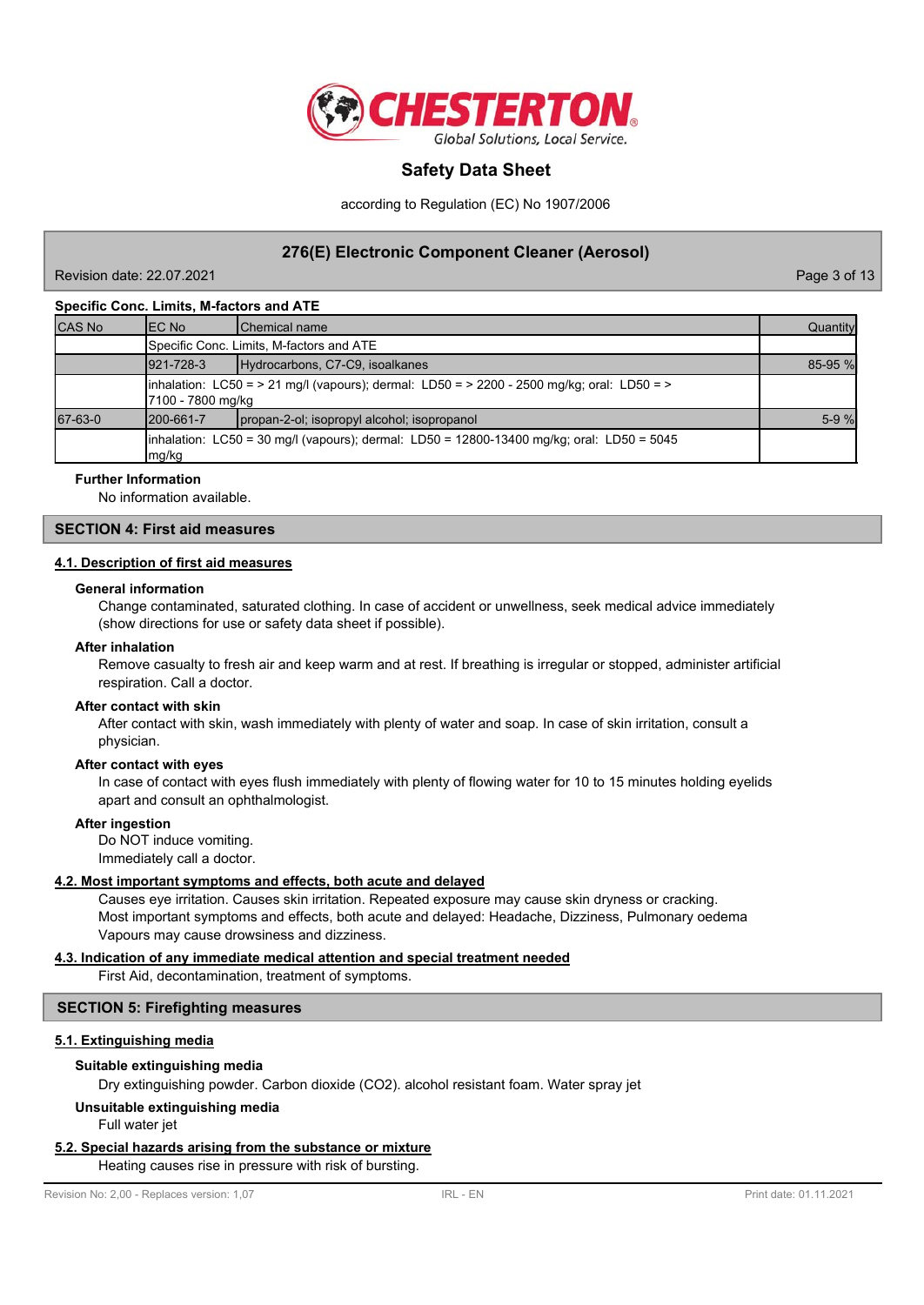

according to Regulation (EC) No 1907/2006

## **276(E) Electronic Component Cleaner (Aerosol)**

Revision date: 22.07.2021 **Page 4 of 13** 

Vapours can form explosive mixtures with air.

#### **5.3. Advice for firefighters**

Special protective equipment for firefighters Protective clothing. In case of fire: Wear self-contained breathing apparatus.

#### **Additional information**

Collect contaminated fire extinguishing water separately. Do not allow entering drains or surface water.

#### **SECTION 6: Accidental release measures**

#### **6.1. Personal precautions, protective equipment and emergency procedures**

#### **General advice**

See protective measures under point 7 and 8. Provide adequate ventilation. Personal protection equipment: see section 8

#### **6.2. Environmental precautions**

Do not allow to enter into surface water or drains. Cover drains.

## **6.3. Methods and material for containment and cleaning up**

#### **Other information**

Absorb with liquid-binding material (sand, diatomaceous earth, acid- or universal binding agents). Treat the recovered material as prescribed in the section on waste disposal.

#### **6.4. Reference to other sections**

See protective measures under point 7 and 8. Disposal: see section 13

## **SECTION 7: Handling and storage**

#### **7.1. Precautions for safe handling**

#### **Advice on safe handling**

See section 8. Wear personal protection equipment (refer to section 8).

#### **Advice on protection against fire and explosion**

Pressurized container: protect from sunlight and do not expose to temperatures exceeding 50 °C. Do not pierce or burn, even after use.

Vapours are heavier than air, spread along floors and form explosive mixtures with air.

#### **Advice on general occupational hygiene**

Wear protective gloves/protective clothing.

#### **Further information on handling**

Do not pierce or burn, even after use.

#### **7.2. Conditions for safe storage, including any incompatibilities**

#### **Requirements for storage rooms and vessels**

Keep cool. Protect from sunlight. Pressurised container: May burst if heated.

## **Hints on joint storage**

Keep away from: Food and feedingstuffs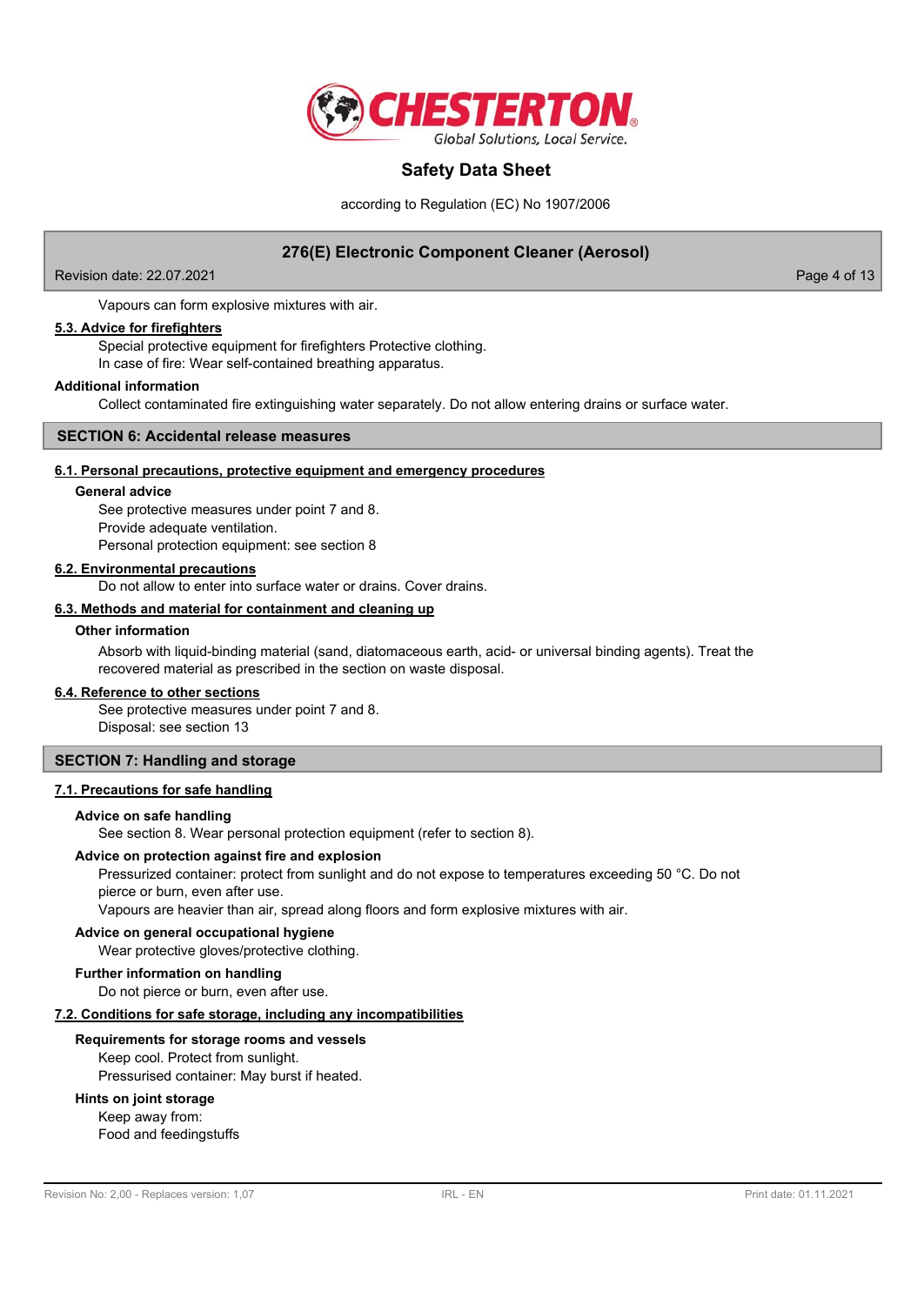

according to Regulation (EC) No 1907/2006

## **276(E) Electronic Component Cleaner (Aerosol)**

Revision date: 22.07.2021 2008 Page 5 of 13

**Further information on storage conditions**

Keep away from: Frost

Heat **Humidity** 

## **7.3. Specific end use(s)**

No information available.

## **SECTION 8: Exposure controls/personal protection**

### **8.1. Control parameters**

### **Occupational exposure limits**

| CAS No   | <b>I</b> Substance     | ppm   | mq/m <sup>3</sup> | fib/cm <sup>3</sup> | Category      | Origin |
|----------|------------------------|-------|-------------------|---------------------|---------------|--------|
| 124-38-9 | <b>ICarbon dioxide</b> | 5000  | 9000l             |                     | TWA $(8 h)$   |        |
|          |                        | 15000 | 27000             |                     | STEL (15 min) |        |
| 67-63-0  | Propan-2-ol            | 200l  |                   |                     | TWA (8 h)     |        |
|          |                        | 400   |                   |                     | STEL (15 min) |        |

## **Biological limit values**

| <b>ICAS No</b> | <b>Substance</b>        | IParameter | Value         | Test material | Sampling time                               |
|----------------|-------------------------|------------|---------------|---------------|---------------------------------------------|
| 67-63-0        | <sup>1</sup> 2-Propanol | IAcetone   | 40 mg/L Urine |               | <b>IEnd of shift at</b><br>lend of workweek |

## **DNEL/DMEL values**

| CAS No                   | Substance                                   |                |          |                         |
|--------------------------|---------------------------------------------|----------------|----------|-------------------------|
| DNEL type                |                                             | Exposure route | Effect   | Value                   |
|                          | Hydrocarbons, C7-C9, isoalkanes             |                |          |                         |
| Worker DNEL, long-term   |                                             | linhalation    | systemic | 2035 mg/m <sup>3</sup>  |
| Worker DNEL, long-term   |                                             | Idermal        | svstemic | 773 mg/kg bw/day        |
| Consumer DNEL, long-term |                                             | linhalation    | systemic | $608$ mg/m <sup>3</sup> |
| Consumer DNEL, long-term |                                             | Idermal        | systemic | 699 mg/kg bw/day        |
| Consumer DNEL, long-term |                                             | loral          | systemic | 699 mg/kg bw/day        |
| 67-63-0                  | propan-2-ol; isopropyl alcohol; isopropanol |                |          |                         |
| Worker DNEL, long-term   |                                             | linhalation    | systemic | 500 mg/m <sup>3</sup>   |
| Worker DNEL, long-term   |                                             | Idermal        | systemic | 888 mg/kg bw/day        |
| Consumer DNEL, long-term |                                             | linhalation    | systemic | $89 \text{ mg/m}^3$     |
| Consumer DNEL, long-term |                                             | Idermal        | systemic | 319 mg/kg bw/day        |
| Consumer DNEL, long-term |                                             | loral          | systemic | 26 mg/kg bw/day         |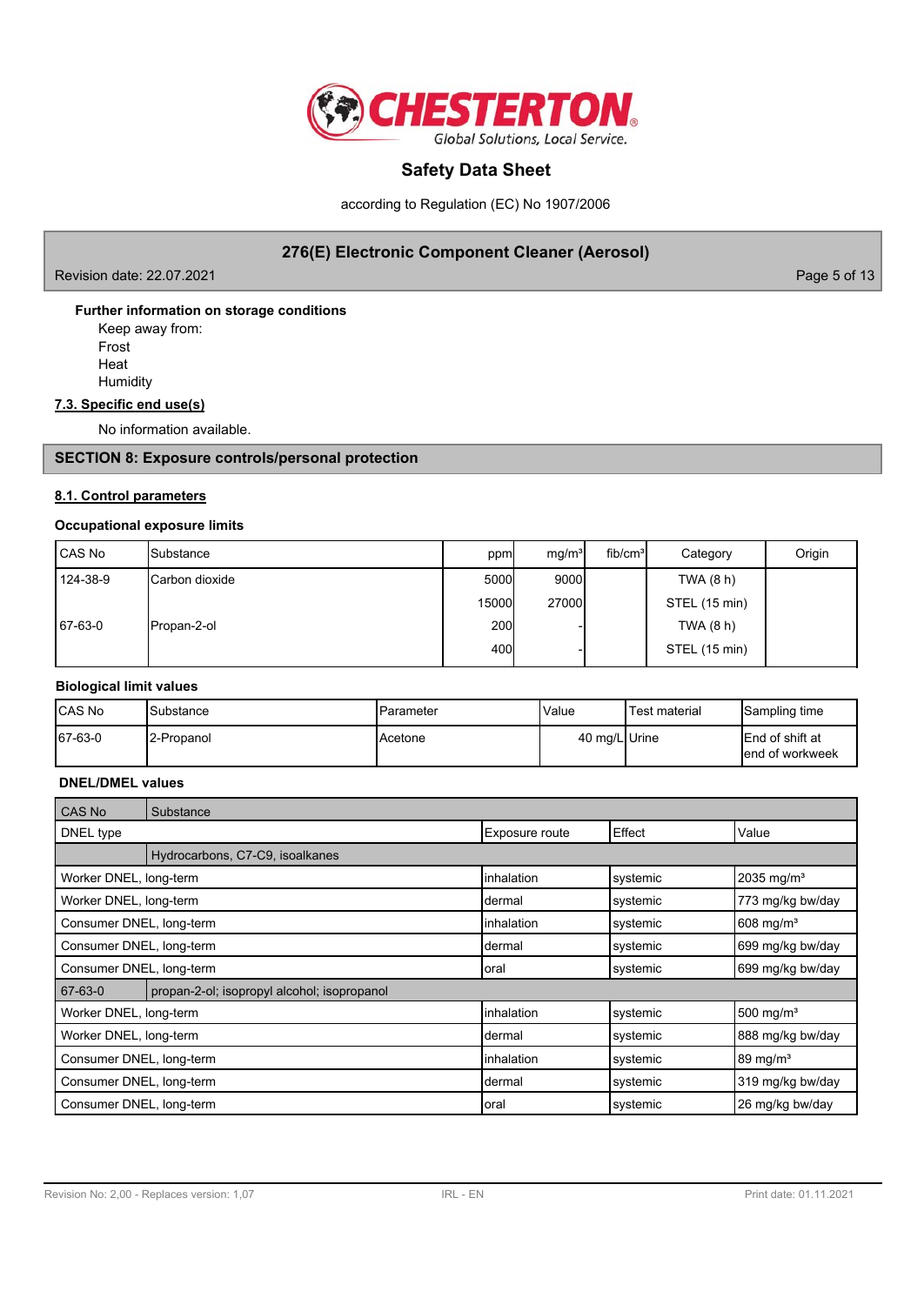

according to Regulation (EC) No 1907/2006

## **276(E) Electronic Component Cleaner (Aerosol)**

Revision date: 22.07.2021 Page 6 of 13

#### **PNEC values**

| <b>CAS No</b>                                    | Substance                                   |            |  |
|--------------------------------------------------|---------------------------------------------|------------|--|
| Value<br>Environmental compartment               |                                             |            |  |
| 67-63-0                                          | propan-2-ol; isopropyl alcohol; isopropanol |            |  |
| Freshwater                                       |                                             | 140,9 mg/l |  |
| Freshwater (intermittent releases)               |                                             | 140,9 mg/l |  |
| Marine water                                     |                                             | 140,9 mg/l |  |
| Freshwater sediment                              |                                             | 552 mg/kg  |  |
| Marine sediment                                  |                                             | 552 mg/kg  |  |
| Secondary poisoning                              |                                             | 160 mg/kg  |  |
| Micro-organisms in sewage treatment plants (STP) |                                             | 2251 mg/l  |  |
| Soil                                             |                                             | 28 mg/kg   |  |

#### **8.2. Exposure controls**

## **Appropriate engineering controls**

Provide adequate ventilation as well as local exhaustion at critical locations.

#### **Individual protection measures, such as personal protective equipment**

#### **Eye/face protection**

Suitable eye protection: Eye glasses with side protection goggles

#### **Hand protection**

Tested protective gloves must be worn: EN ISO 374

NBR (Nitrile rubber), Butyl caoutchouc (butyl rubber)

Thickness of the glove material >= 0,4 mm

Breakthrough times and swelling properties of the material must be taken into consideration.

For special purposes, it is recommended to check the resistance to chemicals of the protective gloves

mentioned above together with the supplier of these gloves.

Wearing time with occasional contact (splashes): max. 480 min. (NBR (Nitrile rubber))

Wearing time with permanent contact 240 - 480 min (NBR (Nitrile rubber))

Observe the wear time limits as specified by the manufacturer.

#### **Skin protection**

## Protective clothing

## **Respiratory protection**

If technical exhaust or ventilation measures are not possible or insufficient, respiratory protection must be worn.

Filtering device (full mask or mouthpiece) with filter: A-P2

#### **Environmental exposure controls**

No special measures are necessary.

## **SECTION 9: Physical and chemical properties**

## **9.1. Information on basic physical and chemical properties**

Physical state: Liquid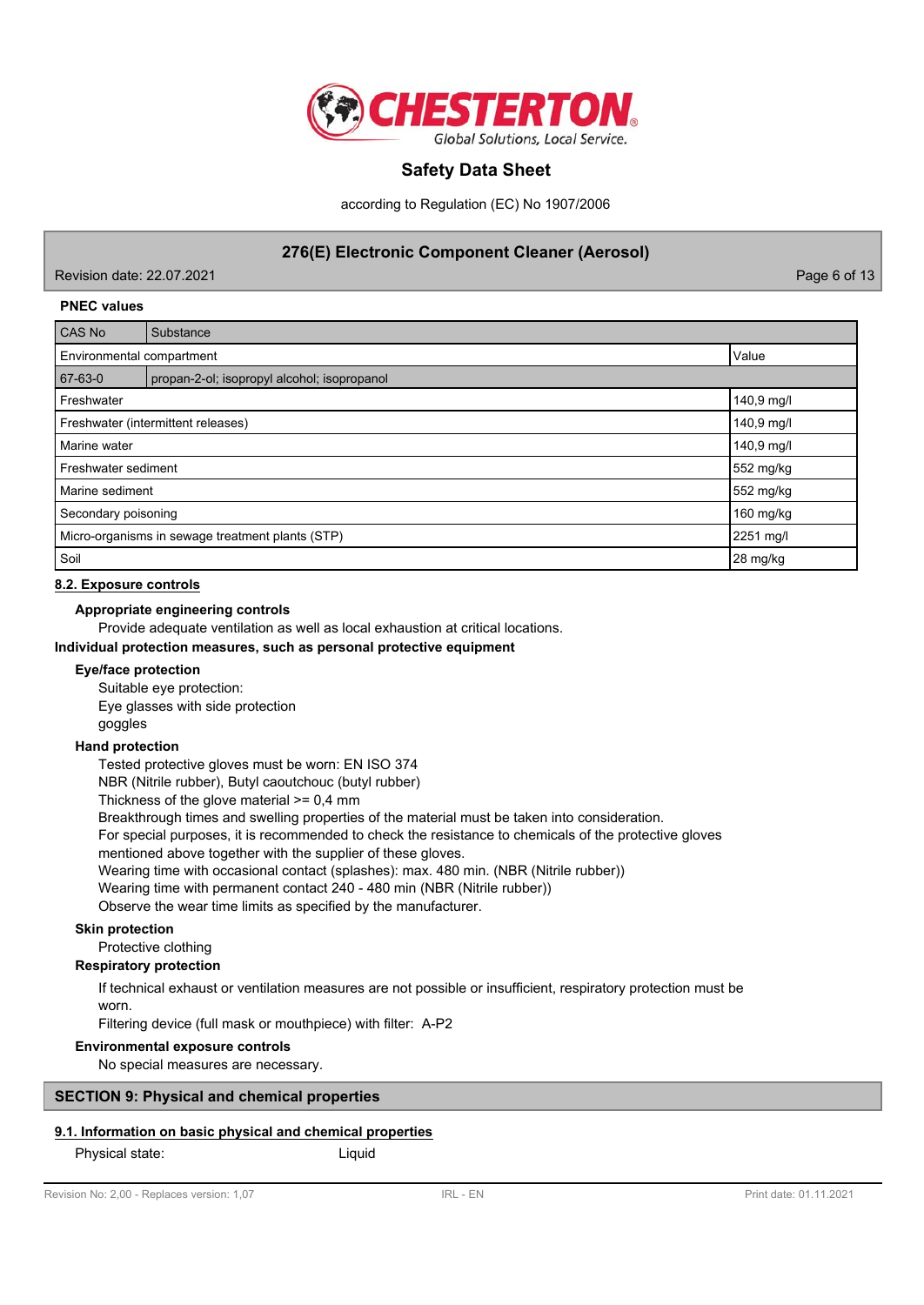

according to Regulation (EC) No 1907/2006

## **276(E) Electronic Component Cleaner (Aerosol)**

Revision date: 22.07.2021 **Page 7 of 13** Colour: clear Odour: and a like: Petroleum **Changes in the physical state** Melting point/freezing point: not determined Boiling point or initial boiling point and 98 °C boiling range: Sublimation point: not determined Softening point: not determined Pour point: not determined Flash point:  $-6,1 \degree$ C **Flammability** Solid/liquid: not determined Gas: **not determined** Gas: Vapours can form explosive mixtures with air. **Explosive properties** Lower explosion limits:  $\qquad \qquad \qquad$  not determined Upper explosion limits:  $\blacksquare$ Auto-ignition temperature:  $\sim$ 382 °C **Self-ignition temperature** Solid: **not determined** and the solid: **not determined** and the solid: **not determined** and the solid: **not determined** and the solid: **not determined** and the solid: **not determined** and the solid: **not determined** and th Gas: not determined Decomposition temperature: not of the matrix of the matrix of the matrix of the matrix of the matrix of the matrix of the matrix of the matrix of the matrix of the matrix of the matrix of the matrix of the matrix of the ma No information available. **Oxidizing properties** Viscosity / kinematic: (at 25 °C) 1  $mm<sup>2</sup>/s$ Water solubility:  $\blacksquare$ **Solubility in other solvents** No information available. Partition coefficient n-octanol/water:  $\leq 1$ Vapour pressure:  $\sim$ 80 hPa (at 20 °C) Density (at 20 °C):  $0.7 \text{ q/cm}^3$ Relative vapour density: not determined **9.2. Other information** Sustaining combustion: Not sustaining combustion

Evaporation rate: not determined **Further Information** No information available.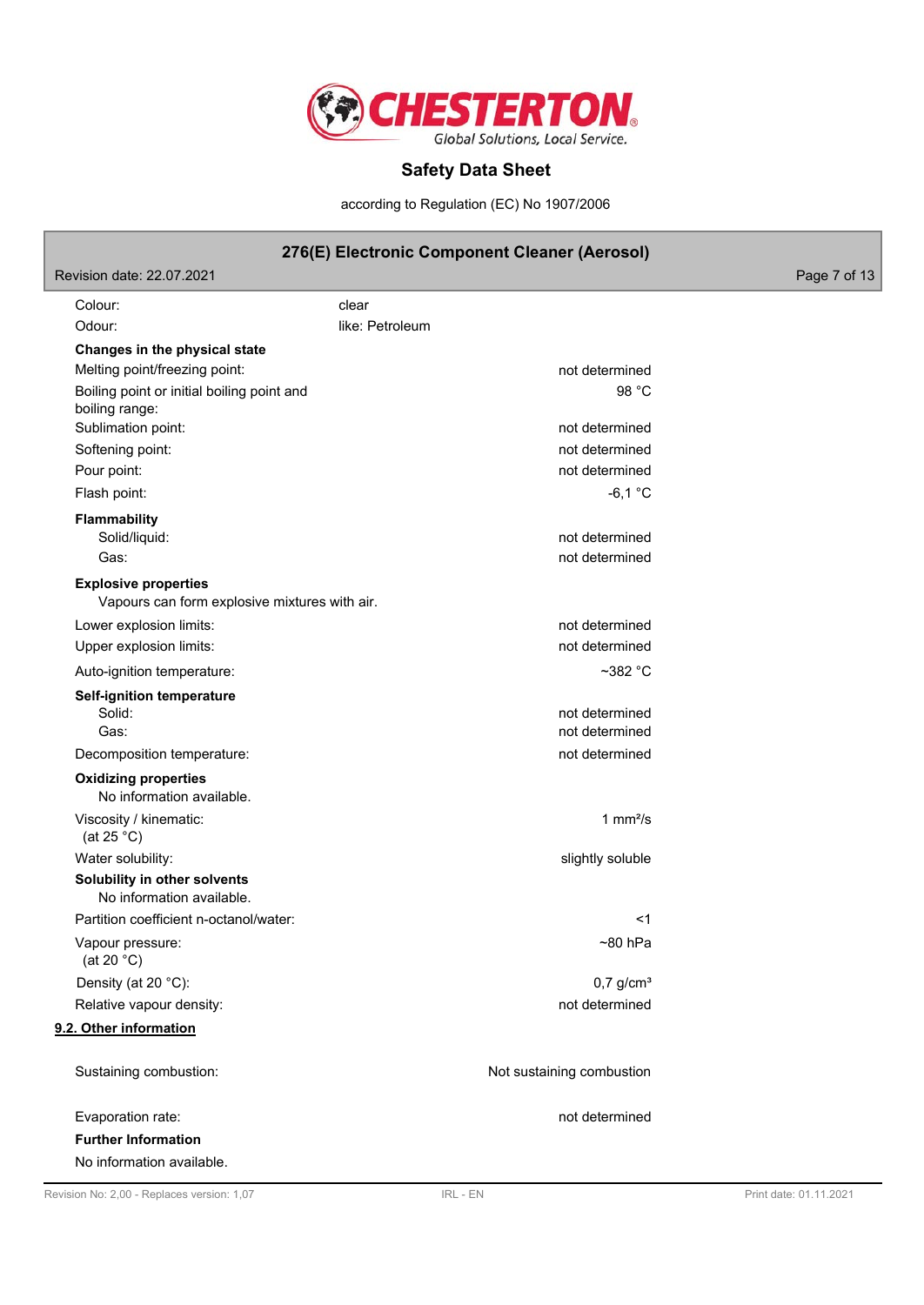

according to Regulation (EC) No 1907/2006

## **276(E) Electronic Component Cleaner (Aerosol)**

Revision date: 22.07.2021 **Page 8 of 13** 

## **SECTION 10: Stability and reactivity**

#### **10.1. Reactivity**

The product is stable under storage at normal ambient temperatures.

#### **10.2. Chemical stability**

The substance is chemically stable under recommended conditions of storage, use and temperature.

#### **10.3. Possibility of hazardous reactions**

This material is considered to be non-reactive under normal use conditions.

#### **10.4. Conditions to avoid**

This material is combustible and can be ignited by heat, sparks, flames, or other sources of ignition (e.g. static electricity, pilot lights, or mechanical/electrical equipment).

## **10.5. Incompatible materials**

Strong acid, Strong alkali, Oxidising agent

#### **10.6. Hazardous decomposition products**

Nitrogen oxides (NOx), Carbon dioxide (CO2), Carbon monoxide

#### **SECTION 11: Toxicological information**

### **11.1. Information on hazard classes as defined in Regulation (EC) No 1272/2008**

#### **Acute toxicity**

Based on available data, the classification criteria are not met.

| CAS No  | Chemical name                               |                                  |              |                     |                                                       |  |  |
|---------|---------------------------------------------|----------------------------------|--------------|---------------------|-------------------------------------------------------|--|--|
|         | Exposure route                              | Dose                             | Species      | Source              | Method                                                |  |  |
|         | Hydrocarbons, C7-C9, isoalkanes             |                                  |              |                     |                                                       |  |  |
|         | oral                                        | $> 7100 -$<br>LD50<br>7800 mg/kg | Rat          | Study report (1961) | IOECD Guideline 401                                   |  |  |
|         | dermal                                      | $> 2200 -$<br>LD50<br>2500 mg/kg | Rabbit       | Study report (1961) | <b>Standard acute</b><br>method, applying 4<br>differ |  |  |
|         | inhalation (4 h) vapour                     | LC50<br>$> 21$ mg/               | <b>I</b> Rat | Study report (1985) | <b>IOECD Guideline 403</b>                            |  |  |
| 67-63-0 | propan-2-ol; isopropyl alcohol; isopropanol |                                  |              |                     |                                                       |  |  |
|         | oral                                        | LD50<br>5045<br>mg/kg            | Rat          |                     |                                                       |  |  |
|         | dermal                                      | 12800-<br>LD50<br>13400 mg/kg    | Rabbit       |                     |                                                       |  |  |
|         | inhalation (4 h) vapour                     | LC50<br>30 mg/l                  | Rat          |                     |                                                       |  |  |

### **Irritation and corrosivity**

Causes skin irritation.

Serious eye damage/eye irritation: Based on available data, the classification criteria are not met.

#### **Sensitising effects**

Based on available data, the classification criteria are not met.

#### **Carcinogenic/mutagenic/toxic effects for reproduction**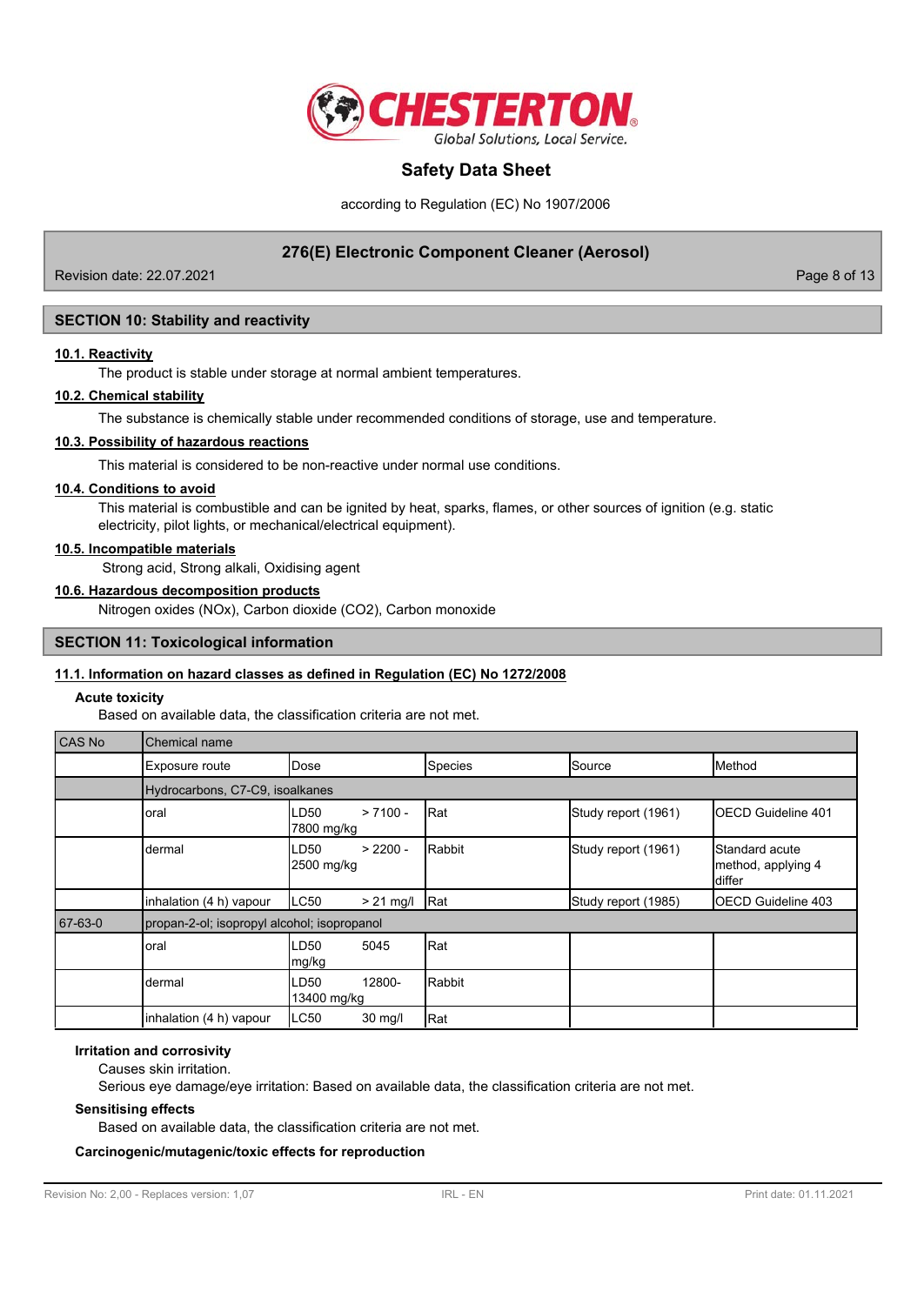

according to Regulation (EC) No 1907/2006

## **276(E) Electronic Component Cleaner (Aerosol)**

Revision date: 22.07.2021 2008 Page 9 of 13

Based on available data, the classification criteria are not met.

#### **STOT-single exposure**

May cause drowsiness or dizziness. (Hydrocarbons, C7-C9, isoalkanes)

### **STOT-repeated exposure**

Based on available data, the classification criteria are not met.

#### **Aspiration hazard**

May be fatal if swallowed and enters airways.

## **11.2. Information on other hazards**

**Endocrine disrupting properties**

No data available

## **SECTION 12: Ecological information**

#### **12.1. Toxicity**

| <b>CAS No</b> | Chemical name                               |                     |                   |  |                                         |                                                      |                                                |  |
|---------------|---------------------------------------------|---------------------|-------------------|--|-----------------------------------------|------------------------------------------------------|------------------------------------------------|--|
|               | Aquatic toxicity                            | Dose                |                   |  | [h]   [d] Species                       | Source                                               | Method                                         |  |
|               | Hydrocarbons, C7-C9, isoalkanes             |                     |                   |  |                                         |                                                      |                                                |  |
|               | Acute fish toxicity                         | <b>LL50</b><br>mq/l | 18,4              |  | 96 hOncorhynchus mykiss                 | <b>RFACh</b><br>Registration<br>Dossier              | <b>OECD Guideline</b><br>203                   |  |
|               | Acute algae toxicity                        | ErC50               | $12 \text{ mg/l}$ |  | 72 hlPseudokirchneriella<br>subcapitata | <b>SIDS Initial</b><br>Assessment<br>Report For SIAM | <b>OECD Guideline</b><br>201                   |  |
|               | Acute crustacea toxicity                    | <b>EL50</b><br>mg/l | ca. 2.4           |  | 48 h Daphnia magna                      | <b>REACh</b><br>Registration<br><b>Dossier</b>       | other: As<br>described in: The<br>evaluation o |  |
|               | Fish toxicity                               | <b>NOEC</b><br>mg/l | 0.778             |  | 28 d Oncorhynchus mykiss                | <b>REACh</b><br>Registration<br>Dossier              | The aquatic<br>toxicity was<br>estimated by a  |  |
|               | Crustacea toxicity                          | <b>NOEC</b>         | $1$ mg/l          |  | 21 d Daphnia magna                      | <b>REACh</b><br>Registration<br>Dossier              | <b>OECD Guideline</b><br>211                   |  |
| 67-63-0       | propan-2-ol; isopropyl alcohol; isopropanol |                     |                   |  |                                         |                                                      |                                                |  |
|               | Acute fish toxicity                         | LC50<br>mg/l        | 10000             |  | 96 h Pimephales promelas                | Publication (1983)                                   | <b>OECD Guideline</b><br>203                   |  |
|               | Acute algae toxicity                        | ErC50<br>mg/l       | >100              |  | 72 hlDesmodesmus<br>subspicatus         |                                                      |                                                |  |
|               | Acute crustacea toxicity                    | <b>EC50</b><br>mg/l | 13299             |  | 48 h Daphnia magna (Big<br>water flea)  |                                                      |                                                |  |

## **12.2. Persistence and degradability**

No information available.

| <b>CAS No</b> | <b>I</b> Chemical name                      |              |    |         |  |  |
|---------------|---------------------------------------------|--------------|----|---------|--|--|
|               | <b>Method</b>                               | <b>Value</b> |    | ISource |  |  |
|               | Evaluation                                  |              |    |         |  |  |
| 67-63-0       | propan-2-ol; isopropyl alcohol; isopropanol |              |    |         |  |  |
|               | OECD 301E                                   | 95%          | 21 |         |  |  |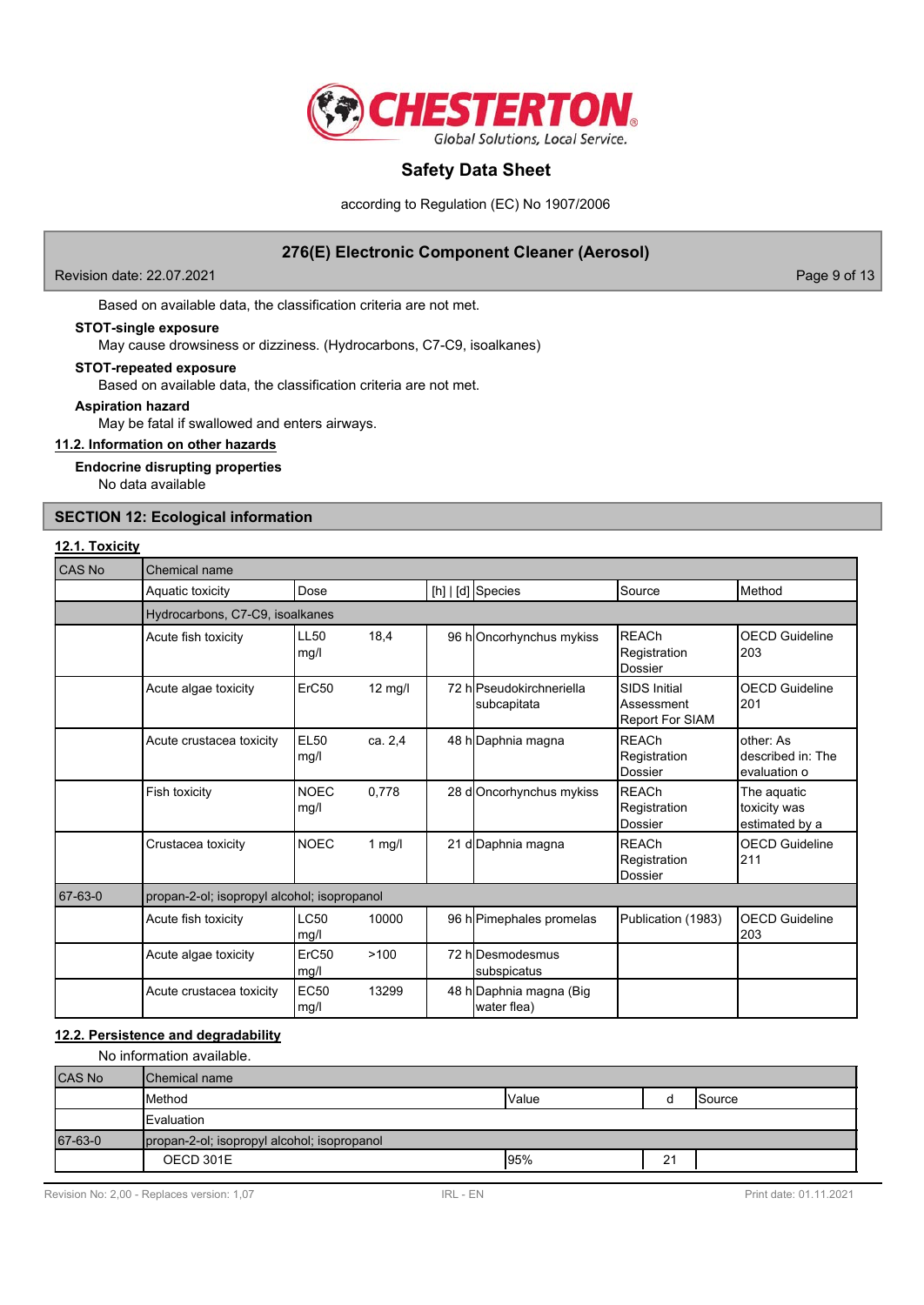

according to Regulation (EC) No 1907/2006

## **276(E) Electronic Component Cleaner (Aerosol)**

Revision date: 22.07.2021 Page 10 of 13

## **12.3. Bioaccumulative potential**

No information available.

#### **Partition coefficient n-octanol/water**

| <b>CAS No</b> | <b>I</b> Chemical name                      | Log Pow  |
|---------------|---------------------------------------------|----------|
|               | Hydrocarbons, C7-C9, isoalkanes             | ca. 3.52 |
| 67-63-0       | propan-2-ol; isopropyl alcohol; isopropanol | 0,05     |

#### **BCF**

| <b>CAS No</b> | <b>I</b> Chemical name                          | <b>BCF</b> | <b>I</b> Species | Source                      |
|---------------|-------------------------------------------------|------------|------------------|-----------------------------|
|               | Hydrocarbons, C7-C9, isoalkanes                 | ca. 105    |                  | <b>REACh Registration D</b> |
| 67-63-0       | propan-2-ol; isopropyl alcohol;<br>lisopropanol | $100$      |                  |                             |

#### **12.4. Mobility in soil**

No information available.

#### **12.5. Results of PBT and vPvB assessment**

The substances in the mixture do not meet the PBT/vPvB criteria according to REACH, annex XIII.

#### **12.6. Endocrine disrupting properties**

No data available

### **12.7. Other adverse effects**

No information available.

### **SECTION 13: Disposal considerations**

## **13.1. Waste treatment methods**

# **Disposal recommendations**

Dispose of waste according to applicable legislation.

#### **Contaminated packaging**

Dispose of waste according to applicable legislation.

## **SECTION 14: Transport information**

| Land transport (ADR/RID) |  |
|--------------------------|--|
|--------------------------|--|

| 14.1. UN number:                  | <b>UN 1950</b>  |
|-----------------------------------|-----------------|
| 14.2. UN proper shipping name:    | <b>AEROSOLS</b> |
| 14.3. Transport hazard class(es): | 2               |
| 14.4. Packing group:              |                 |
| Hazard label:                     | 2.1             |
| Classification code:              | 5F              |
| Special Provisions:               | 190 327 344 625 |
| Limited quantity:                 | 1 I             |
| Excepted quantity:                | F٥              |
| Transport category:               | 2               |
| Tunnel restriction code:          | D               |
| Inland waterways transport (ADN)  |                 |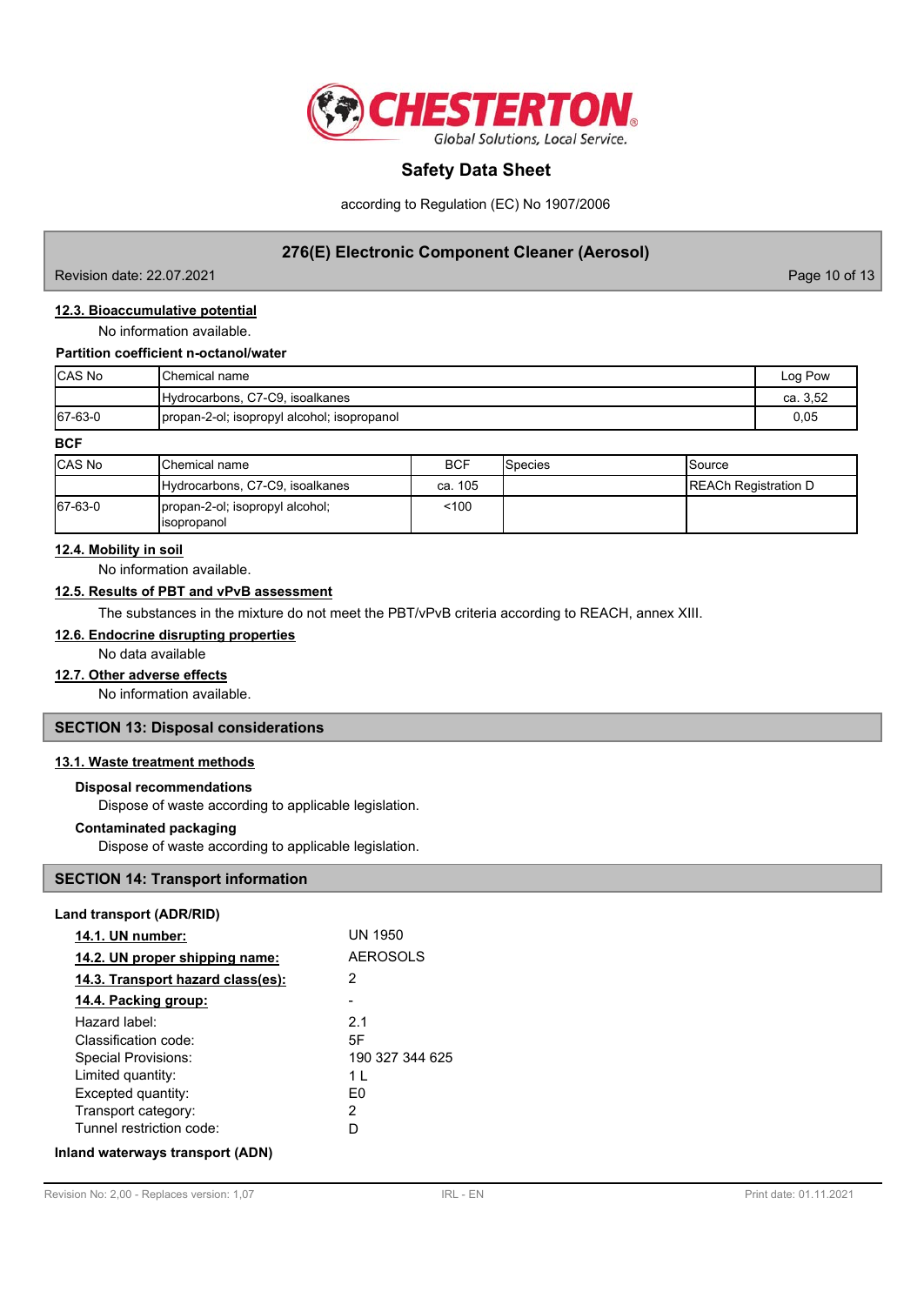

according to Regulation (EC) No 1907/2006

## **276(E) Electronic Component Cleaner (Aerosol)**

Revision date: 22.07.2021 Page 11 of 13 **14.1. UN number:** UN 1950 **14.2. UN proper shipping name:** AEROSOLS **14.3. Transport hazard class(es):** 2 **14.4. Packing group:** - Hazard label: 2.1 Classification code: 5F Special Provisions: 190 327 344 625 Limited quantity: 1 L Excepted quantity: E0 **Marine transport (IMDG) 14.1. UN number:** UN 1950 **14.2. UN proper shipping name:** AEROSOLS **14.3. Transport hazard class(es):** 2.1 **14.4. Packing group:** - Hazard label: 2.1 Special Provisions: 63, 190, 277, 327, 344, 959 Limited quantity: 1000 mL Excepted quantity: E0 EmS: F-D, S-U **Air transport (ICAO-TI/IATA-DGR) 14.1. UN number:** UN 1950 **14.2. UN proper shipping name:** AEROSOLS, flammable **14.3. Transport hazard class(es):** 2.1 **14.4. Packing group:** - Hazard label: 2.1 Special Provisions: A145 A167 A802 Limited quantity Passenger: 30 kg G Passenger LQ: Y203 Excepted quantity: E0 IATA-packing instructions - Passenger: 203 IATA-max. quantity - Passenger: 75 kg IATA-packing instructions - Cargo: 203 IATA-max. quantity - Cargo: 150 kg **14.5. Environmental hazards** ENVIRONMENTALLY HAZARDOUS: Yes Danger releasing substance: Hydrocarbons, C7-C9, isoalkanes **14.6. Special precautions for user** No information available. **14.7. Maritime transport in bulk according to IMO instruments** No information available. **SECTION 15: Regulatory information**

#### **15.1. Safety, health and environmental regulations/legislation specific for the substance or mixture**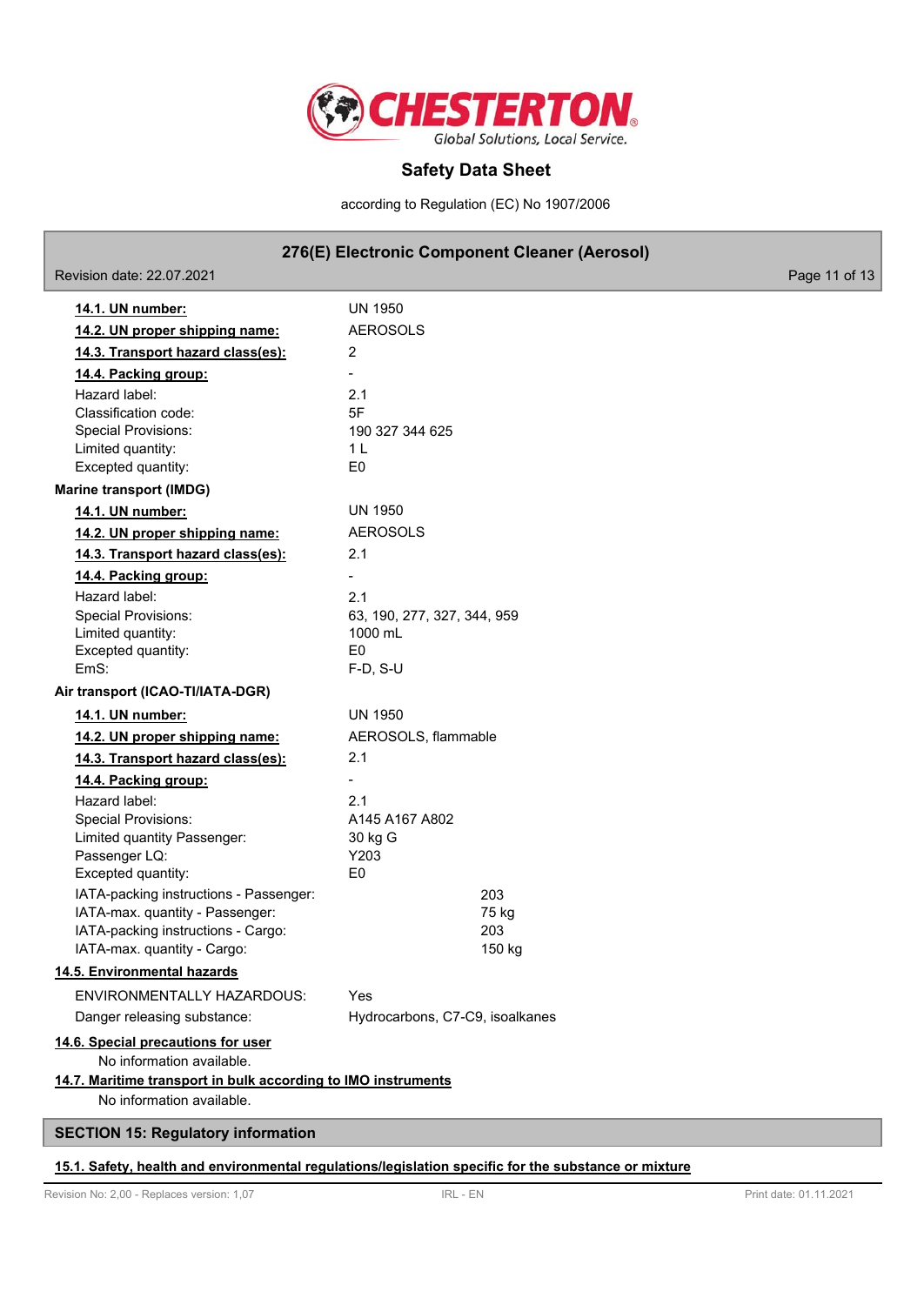

according to Regulation (EC) No 1907/2006

## **276(E) Electronic Component Cleaner (Aerosol)**

Revision date: 22.07.2021 Page 12 of 13

## **EU regulatory information**

Restrictions on use (REACH, annex XVII):

| Resultudiis on use (REACH, annex AVII).              |                                         |  |
|------------------------------------------------------|-----------------------------------------|--|
| Entry 3                                              |                                         |  |
| 2010/75/EU (VOC):                                    | 700 g/l                                 |  |
| Information according to 2012/18/EU<br>(SEVESO III): | E2 Hazardous to the Aquatic Environment |  |
| Additional information:                              | P3b                                     |  |
| National regulatory information                      |                                         |  |
| Water hazard class (D):                              | 2 - obviously hazardous to water        |  |

### **15.2. Chemical safety assessment**

For the following substances of this mixture a chemical safety assessment has been carried out: Hydrocarbons, C7-C9, isoalkanes propan-2-ol; isopropyl alcohol; isopropanol Carbon dioxide

## **SECTION 16: Other information**

#### **Abbreviations and acronyms**

ADR: Accord européen sur le transport des marchandises dangereuses par Route (European Agreement concerning the International Carriage of Dangerous Goods by Road) RID:Règlement international conernat le transport des marchandises dangereuses par chemin de fer (Regulations Concerning the International Transport of Dangerous Goods by Rail) IMDG: International Maritime Code for Dangerous Goods IATA: International Air Transport Association IATA-DGR: Dangerous Goods Refulations by the "International Air Transport Association" (IATA) ICAO: International Civil Aviation Organization ICAO-TI: Technical Instructions by the "International Civil Aviation Organization" (ICAO) CAS: Chemical Abstracts Service (division of the American Chemical Society) GHS: Globally Harmonized System of Classification and Labelling of Chemicals CLP: Regulation on Classification, Labelling and Packaging of Substances and Mixtures, LC50: Lethal concentration, 50 percent LD50: Lethal dose, 50 percent EC50: Effectice concentration, 50 percent DNEL: Derived No Effect Level PNEC: Predicted No Effect Concentration PBT: Persistent, Bioaccumulative and Toxic vPvB: very Persistent and very Bioaccumulative

#### **Classification for mixtures and used evaluation method according to Regulation (EC) No. 1272/2008 [CLP]**

| Classification          | Classification procedure |
|-------------------------|--------------------------|
| Aerosol 1; H222-H229    | On basis of test data    |
| Asp. Tox. 1; H304       | Calculation method       |
| Skin Irrit. 2: H315     | Calculation method       |
| STOT SE 3; H336         | Calculation method       |
| Aquatic Chronic 2; H411 | Calculation method       |